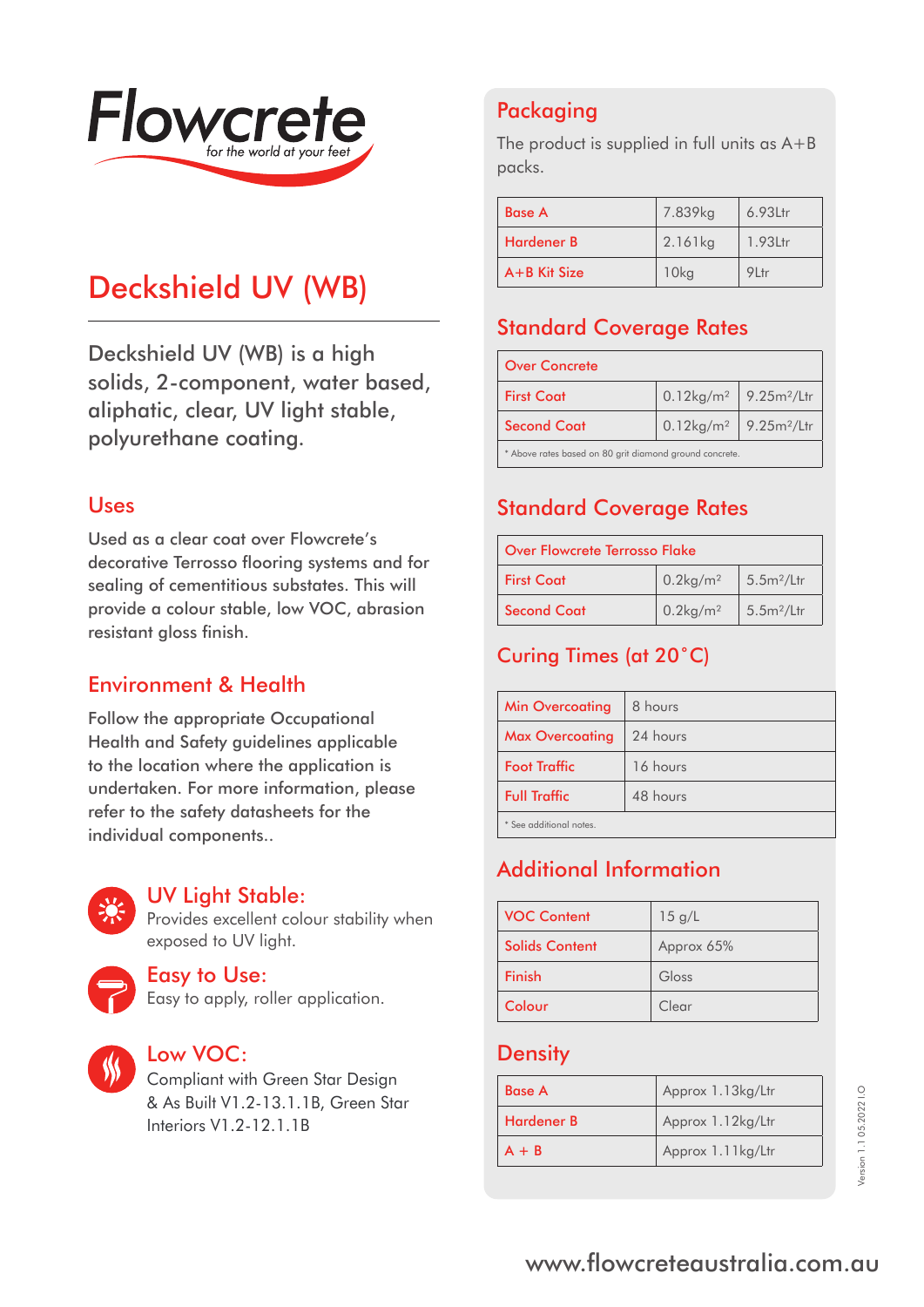# **Storage**

| Time               | 12 Months in Unopened<br>Packs. If longer than<br>12 Months consult<br>Flowcrete.                                           |
|--------------------|-----------------------------------------------------------------------------------------------------------------------------|
| <b>Temperature</b> | Storage temperature<br>between 5°C and 35°C.                                                                                |
| Protection         | Should be stored inside<br>and protected from<br>frost, weather, moisture,<br>direct sunlight and<br>contamination ingress. |

#### **Mixing**

The product is supplied in full units as A+B. Pack components are pre-weighed for optimum performance. If packs are to be proportioned this must be completed using digital scales.

Pre-mix the Base A to re-disperse any settlement. Add all of the Hardener B to Base A and mix with a slow speed drill and helical spinner head for 90 seconds, taking care not to entrain air.

#### **Water**

Water may be added to aid application properties if required. Add between 2% and 7% (depending on temperature and material viscosity) of water to assist with the application properties.

### Substrate Requirements

Concrete or screed substrate should be a minimum of 25 N/mm², free from laitence, dust and other contamination. Substrate should be dry to 75% RH as per ASTM F2170 (AS1884:2012). If above 75% RH please contact Flowcrete.

### **Coving**

Please refer to Flowtex F1 Coving Mortar for further information.

# Application Temperature

The recommended material and substrate temperature is 15 - 35°C, but no less than 10°C. The temperature of the substrate should exceed the "dew point" by 3°C during application and hardening.

Temperatures should not fall below 5°C in the 24hrs after application.

# Application / Pot Life

Ready-mixed product should be used within 20 minutes at a temperature of 20°C. At higher temperatures (or if left in bucket) the application time is shorter.

Decant mixed product into smaller quantities if applying small/detailed areas.

### Application Method

Please refer to Deckshield UV WB Technical Data Sheet as per required specification.

## Additional Notes

- 1. Maximum overcoat time is 24 hours at 20°C. \*At higher temperatures this can be significantly reduced dependant on ambient and substrate temperature and UV index. Material should not be applied when substrate temperature is above 35°C. Consult Flowcrete for further information.
- 2. The product has reached full chemical cure after 7 days at 20°C.
- 3. Do not cover or wash within the first 24 hours of curing.
- 4. This system should have no contact with water for 5 days at 20°C or blooming may occur.
- 5. This system should be installed at 3°C above the dew point.
- 6. A low temperature/high humidity environment can cause blooming issues.
- 7. Please ensure application temperature and RH limits are followed.
- 8. Wind or strong airflow may cause quick curing and drying of the system.

Tremco CPG Australia Pty Ltd 63 Radley Street Virginia QLD 4014 Australia Tel: +61 7 3205 7115 Fax: +61 7 3205 3116 12/4 Southridge Street Eastern Creek NSW 2766 Australia Tel: +61 2 4648 0397 Fax: +61 2 4648 0719<br>Email: specifications@tremco.com.au

# www.flowcreteaustralia.com.au